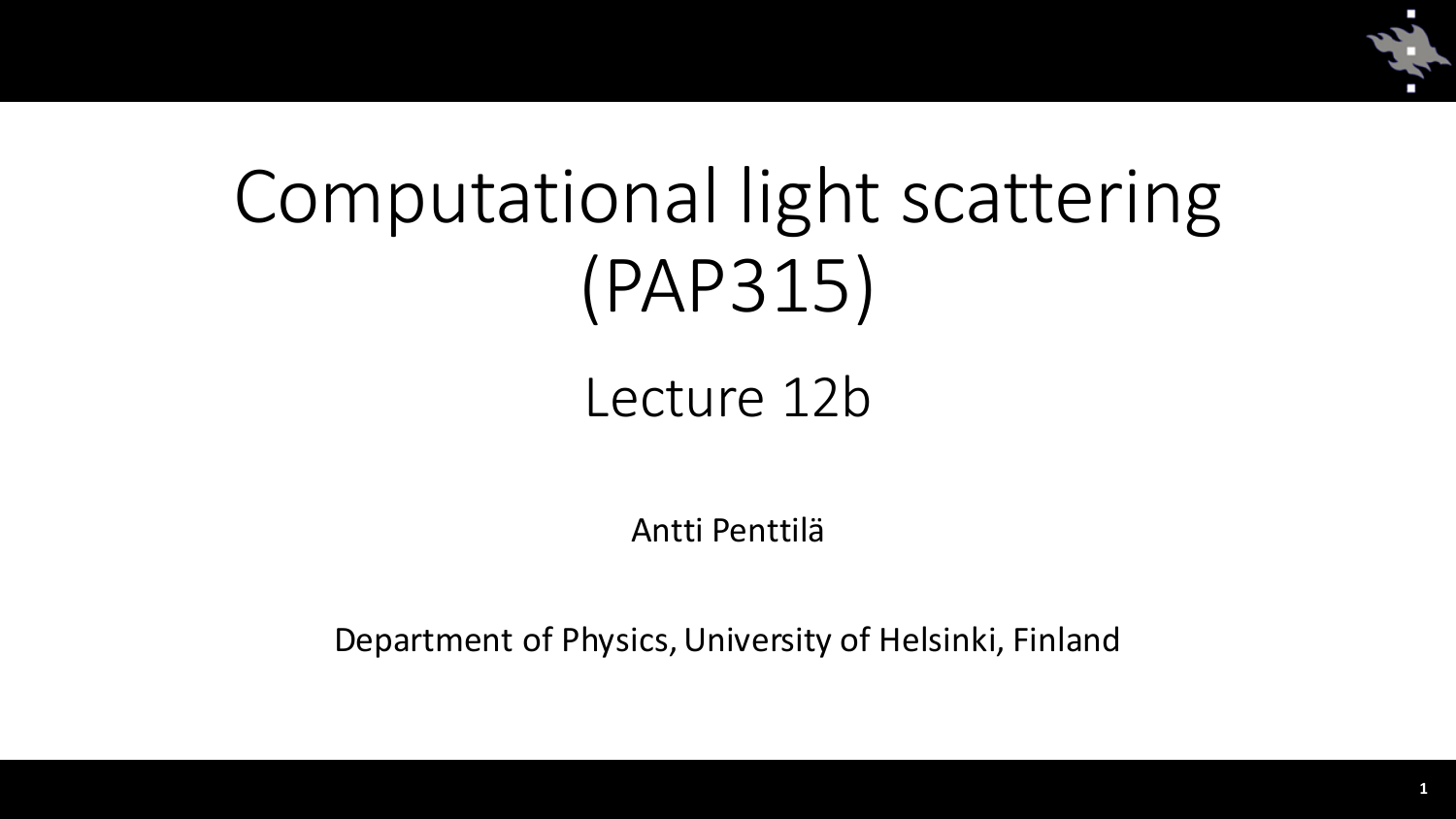

- Linux/Mac/Windows+MSYS2 with GCC gfortran and C++ compilers
	- The GCC version needs to be high enough (v 4 is not enough) so that it can compile with –std=c++14 option
- GNU make tool
- Boost and CGAL libraries
	- sudo yum install boost boost-devel
	- sudo yum install CGAL CGAL-devel
- …but, if your GCC is too old, see [https://forums.centos.org/viewt](https://forums.centos.org/viewtopic.php?t=71219) opic.php?t=71219
- …if CGAL is not found, see [https://stackoverflow.com/quest](https://stackoverflow.com/questions/44037925/how-to-install-cgal-on-centos-7or-centos-6) ions/44037925/how-to-installcgal-on-centos-7or-centos-6
- …but you would need sudorights to your computer, so I hope you have them…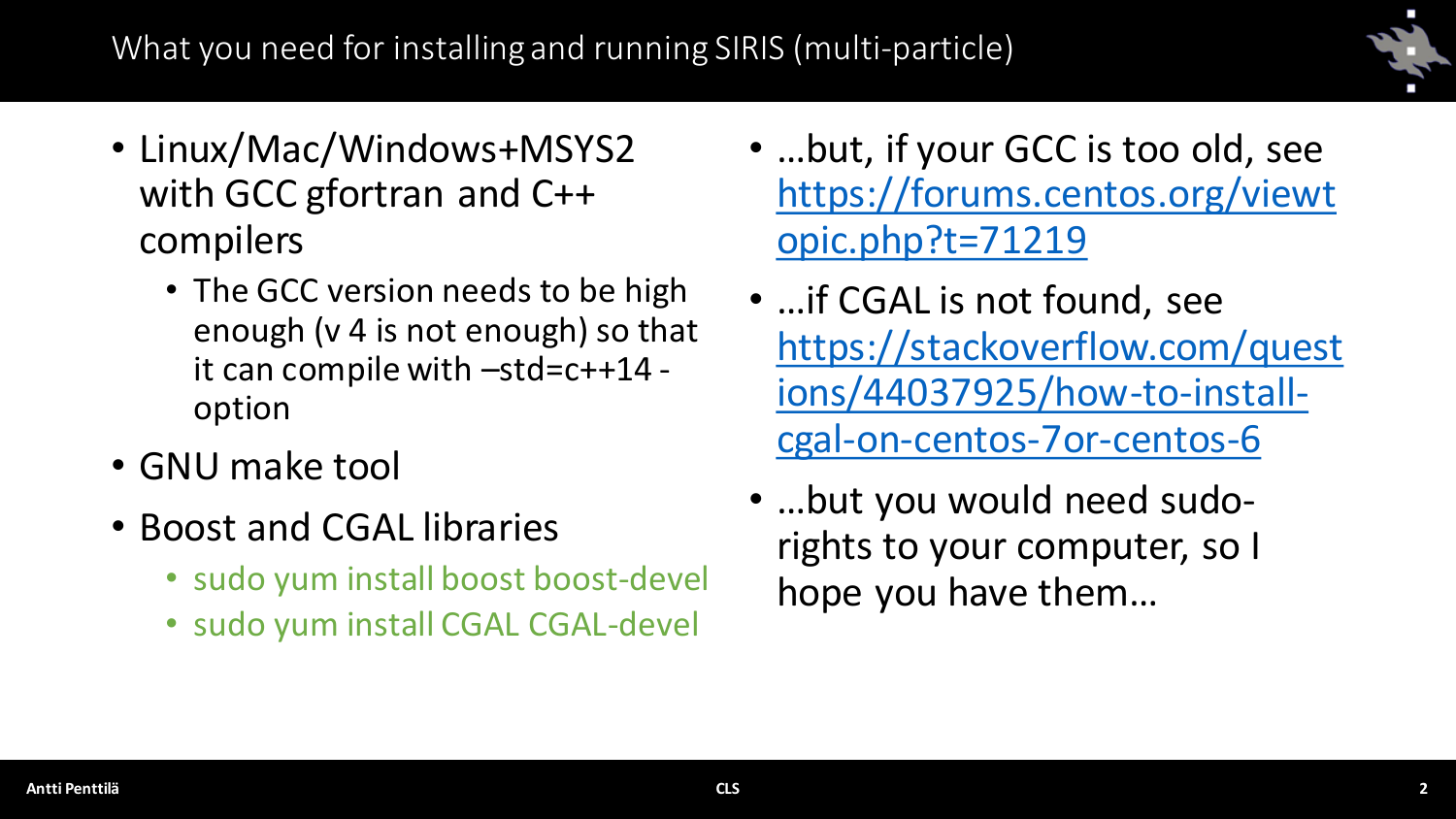### SIRIS, installation

- Go to [https://bitbucket.org/planetarysyst](https://bitbucket.org/planetarysystemresearch/siris4-framework) emresearch/siris4-framework
- Get package by downloading the zip from *Downloads*
	- wget https://bitbucket.org/planetarysyste mresearch/siris4 framework/get/94b3eb39c45d.zip
	- unzip 94b3eb39c45d.zip
	- mv planetarysystemresearch-siris4 framework-94b3eb39c45d siris4 framework
- …or by git:
	- git clone https://bitbucket.org/planetarysyste mresearch/siris4-framework.git
- cd siris4-framework
- make multiparticle